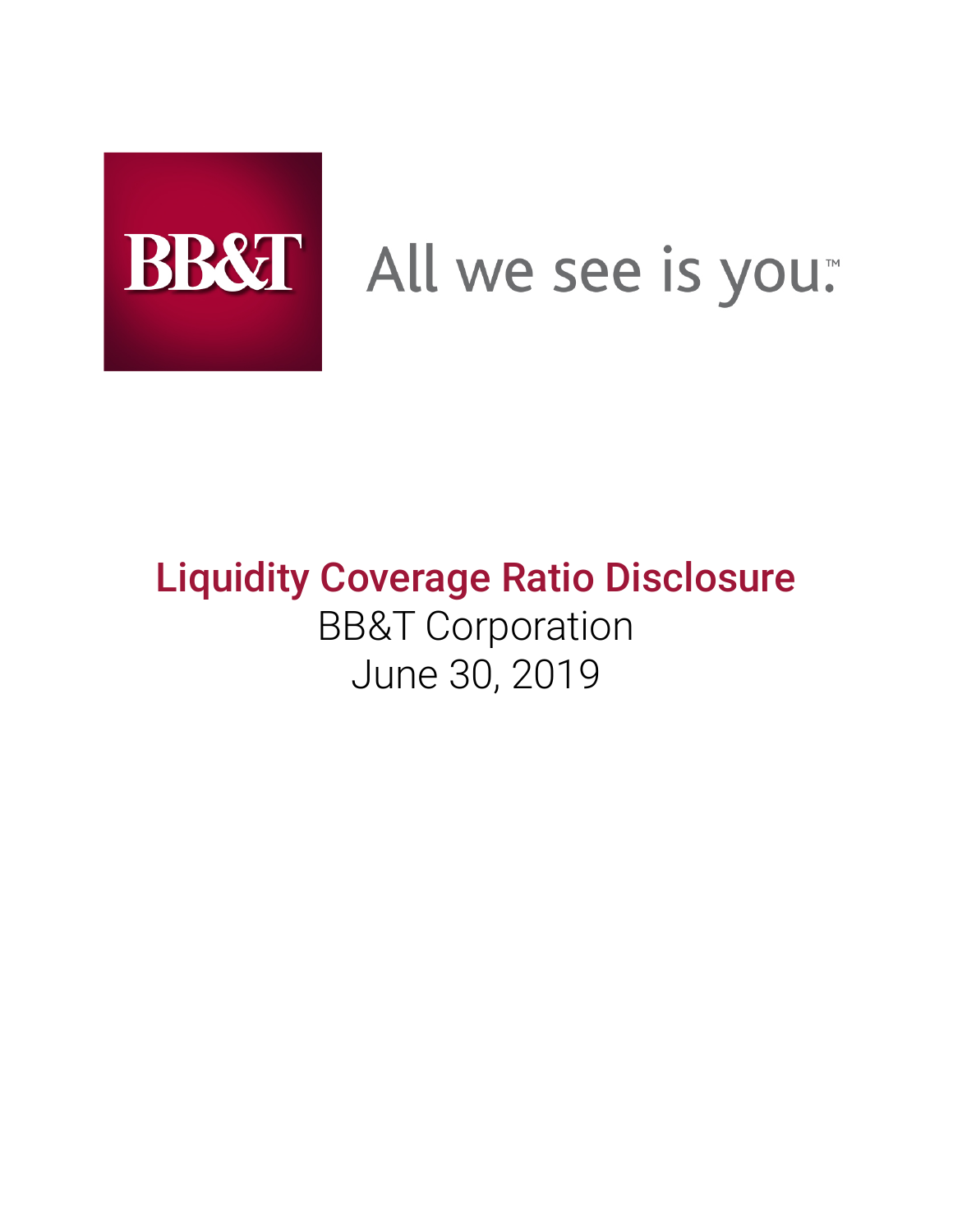# **Table of Contents**

|                 |                                       | Page No. |
|-----------------|---------------------------------------|----------|
|                 | <b>Introduction</b>                   |          |
| $\mathbf{II}$ . | Liquidity Coverage Ratio (LCR)        |          |
| III.            | Primary Drivers of LCR                |          |
| IV.             | U.S. LCR Quantitative Disclosure      |          |
| V.              | The Composition of Eligible HQLA      |          |
| VI.             | Total Net Cash Outflows Composition   |          |
|                 | VII. Concentration of Funding Sources | 3        |
|                 | VIII. Derivative Exposure             |          |
| IX.             | <b>Liquidity Management</b>           |          |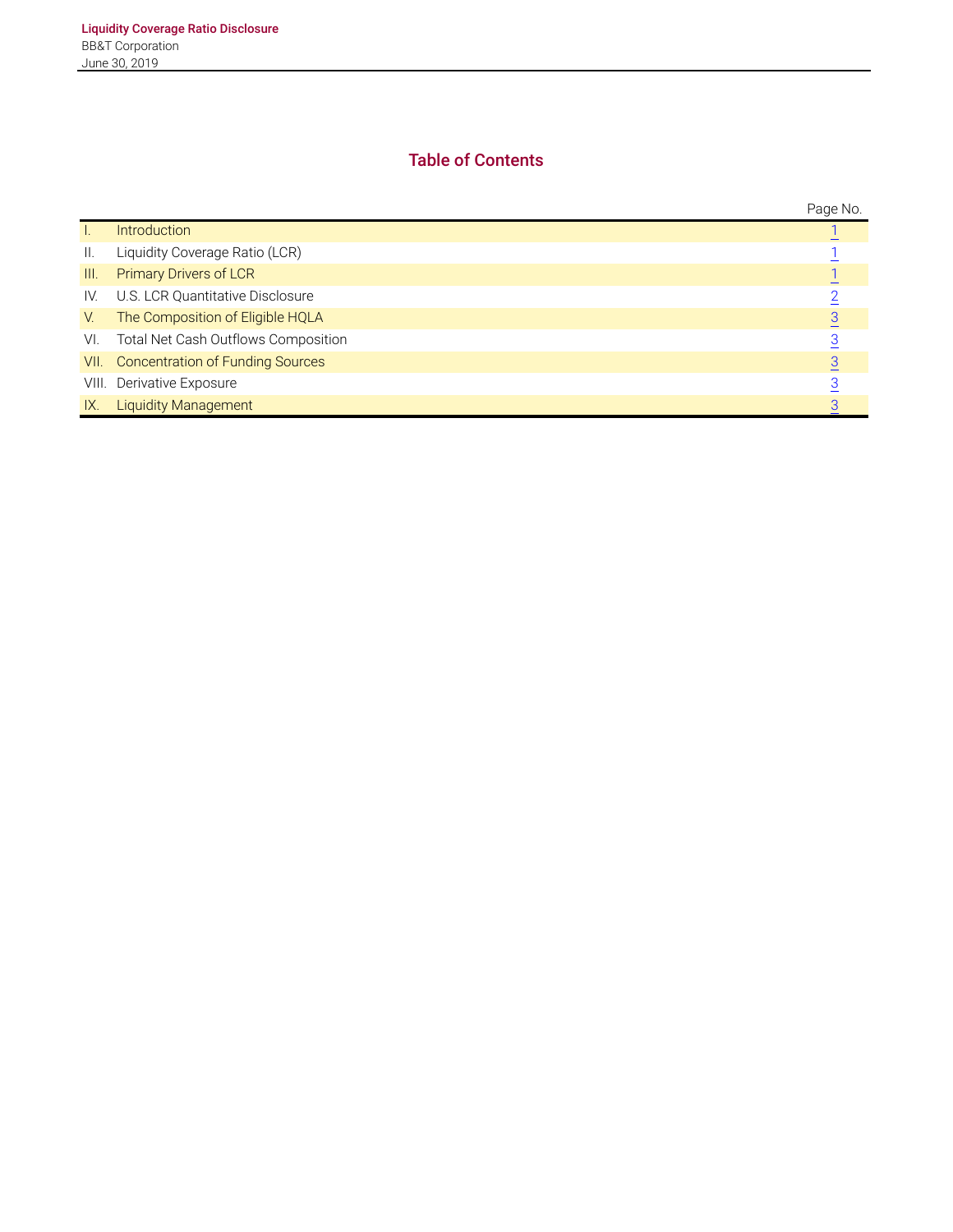#### <span id="page-2-0"></span>**I. Introduction**

BB&T Corporation (BB&T) is one of the largest financial holding companies (FHC) in the U.S., with \$230.9 billion in assets and a market capitalization of \$37.6 billion as of June 30, 2019. Branch Bank, BB&T's largest subsidiary, was chartered in 1872 and is the oldest bank headquartered in North Carolina. Branch Bank provides a wide range of banking and trust services for retail and commercial clients in its geographic markets, including small and mid-size businesses, corporations, public agencies, local governments and individuals, through more than 1,700 financial centers at June 30, 2019 and its digital platform.

On February 7, 2019, BB&T entered into an agreement and plan of merger, by and between BB&T and SunTrust Banks, pursuant to which SunTrust will merge with and into BB&T. The merger agreement has been unanimously approved by both companies' Boards of Directors. On July 10, 2019, BB&T received regulatory approval from the North Carolina Office of the Commissioner of Banks for the pending merger-of-equals with SunTrust. The merger is expected to close late in the third or fourth quarter of 2019, subject to satisfaction of closing conditions, including receipt of remaining regulatory approvals. On July 30, 2019, BB&T and SunTrust shareholders approved the merger. In addition, BB&T's shareholders approved Truist Financial Corporation to be the name of the new combined company.

### **II. Liquidity Coverage Ratio (LCR)**

The U.S. Liquidity Coverage Ratio: Liquidity Risk Measurement Standards (the LCR Rule), was adopted in 2014 by the Board of Governors of the Federal Reserve System (FRB), The Office of the Comptroller of the Currency (OCC), and the Federal Deposit Insurance Corporation (FDIC). The FRB also implemented a modified version of the liquidity coverage ratio requirement (modified LCR) as an enhanced prudential standard for bank holding companies and savings and loan holding companies with \$50 billion or more in total consolidated assets but not more than \$250 billion that are not internationally active (a modified LCR holding company). BB&T is considered to be a "modified LCR" holding company.

The LCR requires a covered company to maintain an amount of unencumbered high-quality liquid assets (HQLA amount) sufficient to meet its total stressed net cash outflows over a prospective 30 calendar-day period, as calculated in accordance with the prescribed US LCR rule. The modified LCR applies a factor of 0.7 to total net cash outflows.

BB&T is subject to the modified LCR requirements and to the LCR public disclosure requirements on a consolidated basis. On a quarterly basis BB&T is required to disclose the average monthly modified LCR over the past quarter. BB&T also discloses quantitative and qualitative information on certain portions of its LCR components.

Under existing LCR rules, BB&T would become subject to the full LCR requirements at the completion of the proposed merger-ofequals with SunTrust, subject to the LCR rule transition provisions. However, in October 2018, the federal banking agencies proposed changes to applicability thresholds for liquidity requirements that would amend the full LCR such that BHC's with assets between \$250 billion and \$700 billion, and less than \$75 billion in certain other risk related exposures, would be subject to a reduced LCR.

### **III. Primary Drivers of LCR**

The primary drivers of BB&T's U.S. LCR include changes in total HQLA and composition of Level 1 and Level 2 assets, as well as changes in net cash outflows. BB&T's LCR can vary over time through a combination of structural balance sheet changes in both the overall amount and mix of its assets and liabilities, as well as movements in the market volatility that impact the fair value of the investment portfolio. For the quarterly period ending June 30, 2019, BB&T's average monthly modified U.S. LCR was 129% compared to the regulatory minimum for such entities of 100%, which puts BB&T in full compliance with the rule. The LCR can experience volatility due to issues such as maturing debt rolling into the 30 day measurement period, or client inflows and outflows. The daily change in BB&T's modified LCR can be positive or negative, with negative changes representing a reduction in measured liquidity. The daily change in BB&T's modified LCR averaged less than 2% during the second quarter of 2019 with a maximum change of approximately 5%.

BB&T's average monthly modified U.S. LCR was 130% for the prior three month period ended March 31, 2019. The primary driver of the one percent decrease compared to the prior quarter result is attributable to a decrease of \$281 million in total eligible HQLA average weighted amount, partially offset by a decrease in total net cash outflow of \$64 million.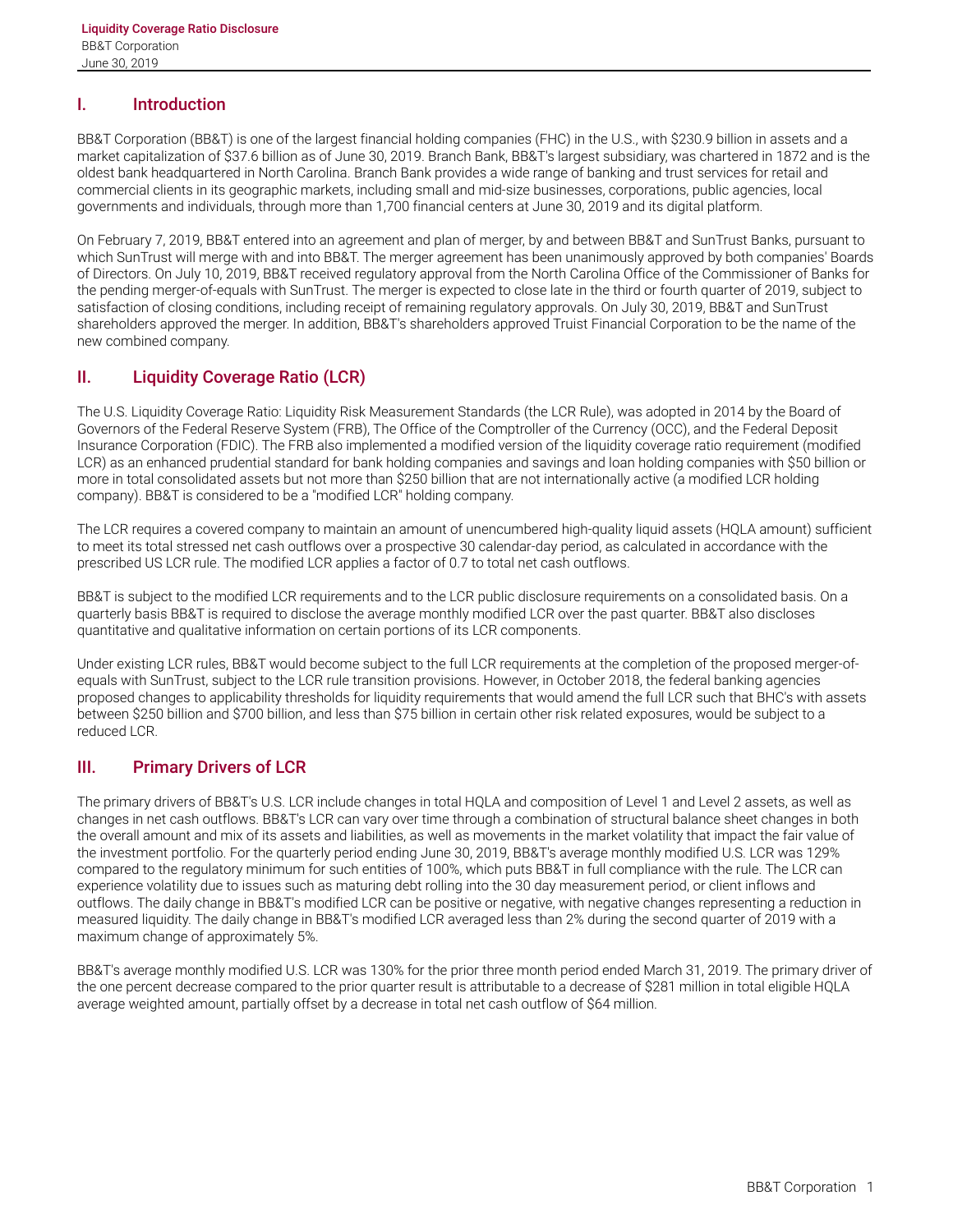## <span id="page-3-0"></span>**IV. U.S. LCR Quantitative Disclosure**

The table below presents detail on BB&T's consolidated average LCR, including HQLA, Cash Outflow & Cash Inflow, for the three months ended June 30, 2019. As per LCR rules for modified LCR holding companies, averages are calculated using month-end balances.

| Three Months Ended June 30, 2019<br>(dollars in millions) |                                                                                                                                 |              | Average<br>Unweighted |              | Average<br><b>Weighted Amount</b> |  |  |
|-----------------------------------------------------------|---------------------------------------------------------------------------------------------------------------------------------|--------------|-----------------------|--------------|-----------------------------------|--|--|
|                                                           | <b>HIGH-QUALITY LIQUID ASSETS</b>                                                                                               |              | Amount                |              |                                   |  |  |
|                                                           | 1. Total eligible high-quality liquid assets (HQLA), of which:                                                                  | $\mathsf{S}$ | 32,720                | $\mathsf{S}$ | 30,622                            |  |  |
| 2.                                                        | Eligible level 1 liquid assets                                                                                                  |              | 18,736                |              | 18,736                            |  |  |
| 3.                                                        | Eligible level 2A liquid assets                                                                                                 |              | 13,984                |              | 11,886                            |  |  |
| 4.                                                        | Eligible level 2B liquid assets                                                                                                 |              |                       |              |                                   |  |  |
| <b>CASH OUTFLOW AMOUNTS</b>                               |                                                                                                                                 |              |                       |              |                                   |  |  |
| 5.                                                        | Deposit outflow from retail customers and counterparties, of which:                                                             |              | 106,774               |              | 6,507                             |  |  |
| 6.                                                        | Stable retail deposit outflow                                                                                                   |              | 62,588                |              | 1,878                             |  |  |
| 7.                                                        | Other retail funding                                                                                                            |              | 41,330                |              | 4,146                             |  |  |
| 8.                                                        | Brokered deposit outflow                                                                                                        |              | 2,856                 |              | 483                               |  |  |
| 9.                                                        | Unsecured wholesale funding outflow, of which:                                                                                  |              | 45,516                |              | 20,216                            |  |  |
| 10.                                                       | Operational deposit outflow                                                                                                     |              | 8,983                 |              | 2,236                             |  |  |
| 11.                                                       | Non-operational funding outflow                                                                                                 |              | 36,033                |              | 17,480                            |  |  |
| 12.                                                       | Unsecured debt outflow                                                                                                          |              | 500                   |              | 500                               |  |  |
| 13.                                                       | Secured wholesale funding and asset exchange outflow                                                                            |              | 15,599                |              | 2,577                             |  |  |
|                                                           | 14. Additional outflow requirements, of which:                                                                                  |              | 49,633                |              | 6,268                             |  |  |
| 15.                                                       | Outflow related to derivative exposures and other collateral requirements                                                       |              | 122                   |              | 122                               |  |  |
| 16.                                                       | Outflow related to credit and liquidity facilities including unconsolidated structured transactions and<br>mortgage commitments |              | 49,511                |              | 6,146                             |  |  |
| $1/$ .                                                    | Other contractual funding obligations outflow                                                                                   |              | 140                   |              | 140                               |  |  |
| 18.                                                       | Other contingent funding obligations outflow                                                                                    |              |                       |              |                                   |  |  |
|                                                           | 19. TOTAL CASH OUTFLOW                                                                                                          | \$           | 217,662               | \$           | 35,708                            |  |  |
| <b>CASH INFLOW AMOUNTS</b>                                |                                                                                                                                 |              |                       |              |                                   |  |  |
|                                                           | 20. Secured lending and asset exchange cash inflow                                                                              | $\hat{S}$    | 209                   | \$           | 197                               |  |  |
| 21.                                                       | Retail cash inflow                                                                                                              |              | 1,049                 |              | 525                               |  |  |
| 22.                                                       | Unsecured wholesale cash inflow                                                                                                 |              | 1,597                 |              | 816                               |  |  |
| 23.                                                       | Other cash inflows, of which:                                                                                                   |              | 216                   |              | 216                               |  |  |
| 24.                                                       | Net derivative cash inflow                                                                                                      |              | 5                     |              | 5                                 |  |  |
| 25.                                                       | Securities cash inflow                                                                                                          |              | 187                   |              | 187                               |  |  |
| 26.                                                       | Broker-dealer segregated account inflow                                                                                         |              | 24                    |              | 24                                |  |  |
| 27.                                                       | Other cash inflow                                                                                                               |              |                       |              |                                   |  |  |
|                                                           | 28. TOTAL CASH INFLOW                                                                                                           | \$           | 3,071                 | \$           | 1,754                             |  |  |
|                                                           |                                                                                                                                 |              |                       |              | Average Amount <sup>1</sup>       |  |  |
|                                                           | 29. HQLA AMOUNT                                                                                                                 |              |                       | \$           | 30,622                            |  |  |
|                                                           | 30. TOTAL NET CASH OUTFLOW AMOUNT EXCLUDING THE MATURITY MISMATCH ADD-ON                                                        |              |                       |              | N/A                               |  |  |
|                                                           | 31. MATURITY MISMATCH ADD-ON                                                                                                    |              |                       |              | N/A                               |  |  |
|                                                           | 32. TOTAL NET CASH OUTFLOW AMOUNT                                                                                               |              |                       | \$           | 23,768                            |  |  |
|                                                           | 33. LIQUIDITY COVERAGE RATIO (%)                                                                                                |              |                       |              | 129%                              |  |  |

1 The amounts reported in this column may not equal the calculation of those amounts using component amounts reported in rows 1-28 due to technical factors such as the application of the level 2 liquid asset caps, the total inflow cap, and the application of the 0.7 factor to total net cash outflows applied to the modified LCR requirement.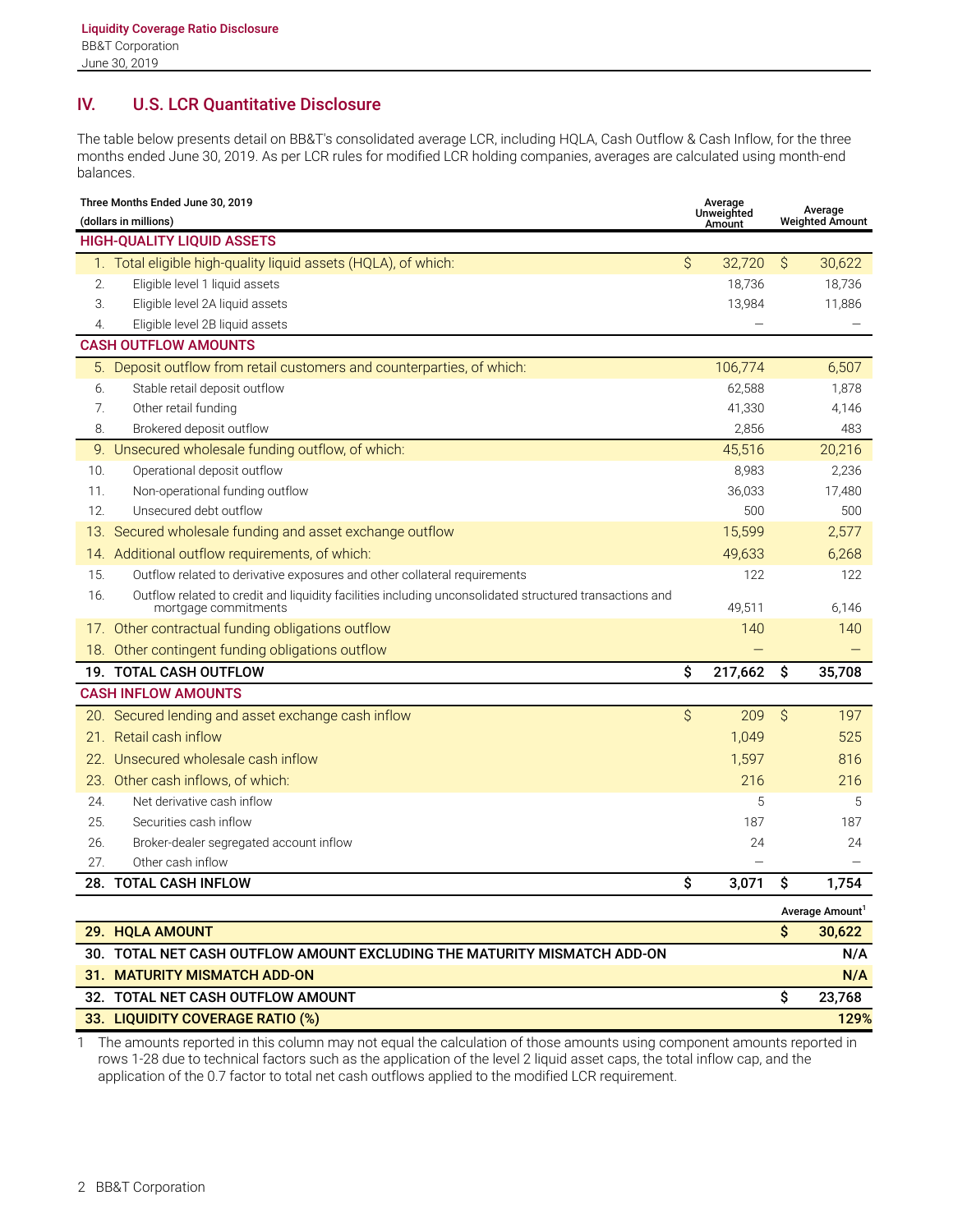# <span id="page-4-0"></span>**V. The Composition of Eligible HQLA**

Eligible HQLA is the amount of unencumbered liquid assets that qualify for inclusion within the numerator based on the LCR Rule. The LCR Rule divides HQLA into Level 1 assets and Level 2 assets. Level 1 includes Federal Reserve Bank balances net of reserve requirements and the highest quality liquid and readily-marketable securities issued or guaranteed by either the Department of the Treasury or a U.S. government agency. Level 2 assets are further divided into categories designated A and B. Level 2A assets are subject to a 15% haircut and include certain securities issued or guaranteed by a U.S. government enterprise and government, or central bank securities not eligible for Level 1. Level 2B assets are subject to a 50% haircut and include certain debt securities, certain U.S. municipal securities, and publicly traded common equities.

For the three months ended June 30, 2019, BB&T's average weighted monthly HQLA was \$30.6 billion, which includes \$18.7 billion of eligible Level 1 assets and \$11.9 billion of eligible Level 2 assets. BB&T currently does not qualify any Level 2B assets as HQLA.

#### **VI. Total Net Cash Outflows Composition**

BB&T's net cash outflow and cash inflow amounts are calculated by multiplying average unweighted amounts by standardized outflow and inflow rates for assets, sources of funds, and obligation balances as prescribed in the LCR rule. The largest drivers of BB&T's weighted outflows are deposits, credit and liquidity commitments, and wholesale funding. BB&T's cash inflow amounts are made up primarily of retail and wholesale loan inflows. As a modified LCR holding company, BB&T is not subject to the maturity mismatch add-on.

#### **VII. Concentration of Funding Sources**

#### *Deposits*

BB&T's primary source of funding is a diversified base of customer deposits. A significant portion of customer deposits are retail deposits, as defined in the LCR rule. These deposits are considered a stable source of funding. For the three months ended June 30, 2019, BB&T had total average unweighted retail deposits of \$106.8 billion. In addition, for the three months ended June 30, 2019, BB&T had total average unweighted unsecured wholesale operational deposits of \$9.0 billion, and total average unweighted unsecured wholesale non-operational funding of \$36.0 billion. The remaining deposit base includes public fund deposits which are included within LCR Quantitative Disclosure table line 13, secured wholesale funding and asset exchange outflow.

#### *Wholesale Funding*

Access to capital markets wholesale funding is required to the extent asset growth is in excess of what can be funded with deposits. Short-term borrowings may include federal funds purchased, Eurodollar deposits, commercial paper, repurchase agreements, borrowings secured by high-grade assets, and other short-term borrowings. Long-term funding consists primarily of medium-term notes issued from BB&T and bank notes and Federal Home Loan Bank advances issued through Branch Banking and Trust Company (Branch Bank).

Wholesale funding is managed within liquidity policy tolerances, balance-sheet objectives, interest-rate risk considerations, and BB&T's risk appetite. Management monitors wholesale funding to ensure appropriate maturity diversification and funding source concentrations.

#### **VIII. Derivative Exposure**

BB&T uses derivatives primarily to manage economic risk related to securities, commercial loans, MSRs and mortgage banking operations, long-term debt and other funding sources. BB&T also uses derivatives to facilitate transactions on behalf of its clients. For LCR purposes, BB&T's derivative exposure does not constitute a material portion of net outflows.

#### **IX. Liquidity Management**

#### *Liquidity Risk Management*

BB&T's liquidity objective is to meet demands for cash (including deposit withdrawals, payments, disbursements, debt maturity, interest, preferred and common stock dividends) 100% of the time. Liquidity is monitored both at a fully consolidated view and at a granular level by evaluating key individual legal entities and functions. In this evaluation, BB&T takes into account its capital position, overall balance sheet position (i.e., level of problem loans, loan growth and deposit growth trends), market conditions for financial firms and relative access to wholesale funding, complexity of the organization, and unique liquidity risks faced by BB&T, and ensures the liquidity profile is consistent with its risk appetite. BB&T's Funds Management, working with the lines of business, is responsible for liquidity risk management.